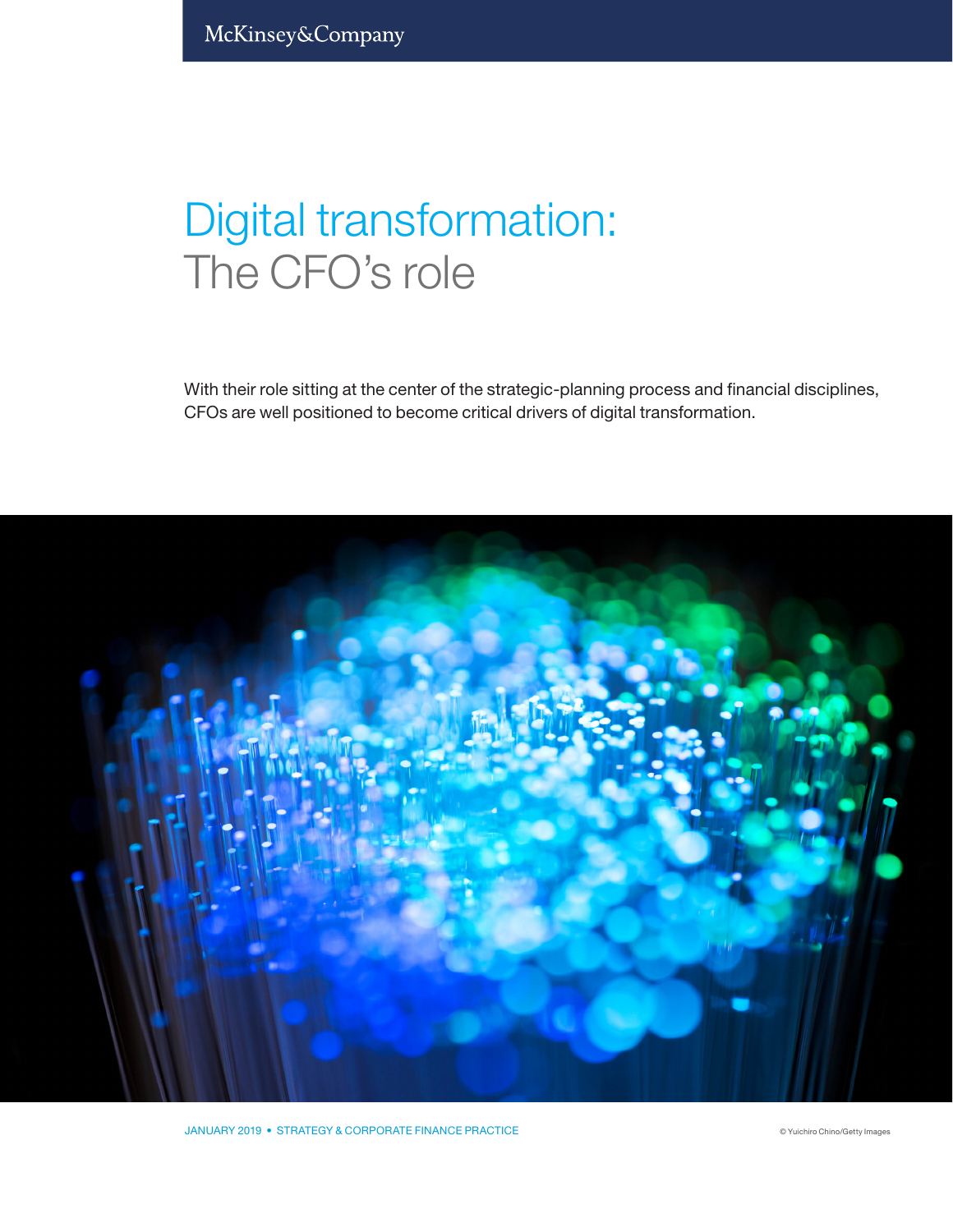In this episode of the *Inside the Strategy Room* podcast, senior partner Michael Bender sits down with Sean Brown to tease out the real meaning of digital-analytics transformations. They also talk through the role CFOs can take on to drive successful change efforts. (For more conversations on the strategy issues that matter, subscribe to the series on iTunes.)

## Podcast transcript

Sean Brown: From McKinsey's Strategy and Corporate Finance Practice, I'm Sean Brown. Welcome to *Inside the Strategy Room*. Today, we're joined by Michael Bender, a senior partner in our Chicago office and the global coleader of McKinsey Digital and Analytics. We sat down with Michael in London, where he had just presented to our Global CFO Forum on the role CFOs can play in driving digital transformations. We also covered the nature of digital transformations more generally, how digital and analytics go hand in hand, and the challenges companies can face when working to adopt both.

Michael, tell us just a little bit more about what is digital? What is a digital transformation?

Michael Bender: Sean, it's interesting that we get this question all the time. Digital is the radical reshaping of industries, companies, and society through the use of advanced technologies and advanced data analytics. The reason that's important is because at one level we all know certain industries are getting reshaped dramatically, such as media and retail. We also know that individual companies are getting radically reshaped by those changes and disruptions in the industries. It's equally important to note that society itself is getting reshaped. A lot of governments are trying to think through how technology changes the way they serve their citizenry. Here in Europe, there's a lot of discussion around whether or not there needs to be

more data privacy or control over the big internet giants; these things are all important. That's what we see digital analytics as. That's what we see digital as, and we see it as a force that's going to continue to shape the world for the next decade or two.

**Sean Brown:** How does this impact a CFO?

Michael Bender: CFOs are almost invariably sitting at the center of the operating committee or the leadership teams of their companies. In most cases, they're the keepers of the strategic-planning process and financial disciplines, and in many cases, the combination of the strategic-planning process and the financial disciplines becomes a critical enabler of how to drive a digital transformation. Today, I spent some time with a couple of CFOs, and we talked about getting to a "true north" around how much value there is in digital analytics for your company. How do you figure out how to identify, track, and monitor the big digital-analytics projects? How do you know you're spending the right amount on technology or new talent? These are all roles the CFO is central to in most big companies that I've seen working on digital analytics.

**Sean Brown:** If you were a CFO trying to drive a digital transformation within your company, what are some of the first steps you would take to help make that happen?

Michael Bender: First and foremost, we no longer see a real distinction between corporate strategy and digital-analytics strategy. We think the corporation, the individual functions, and the individual businesses have to figure out some way to make digital-analytics transformation or digital-analytics strategy a central part of the overall business or corporate strategy. In this strategic-planning model, the CFO has a real role in incorporating the digital-analytics thinking into the corporate strategy.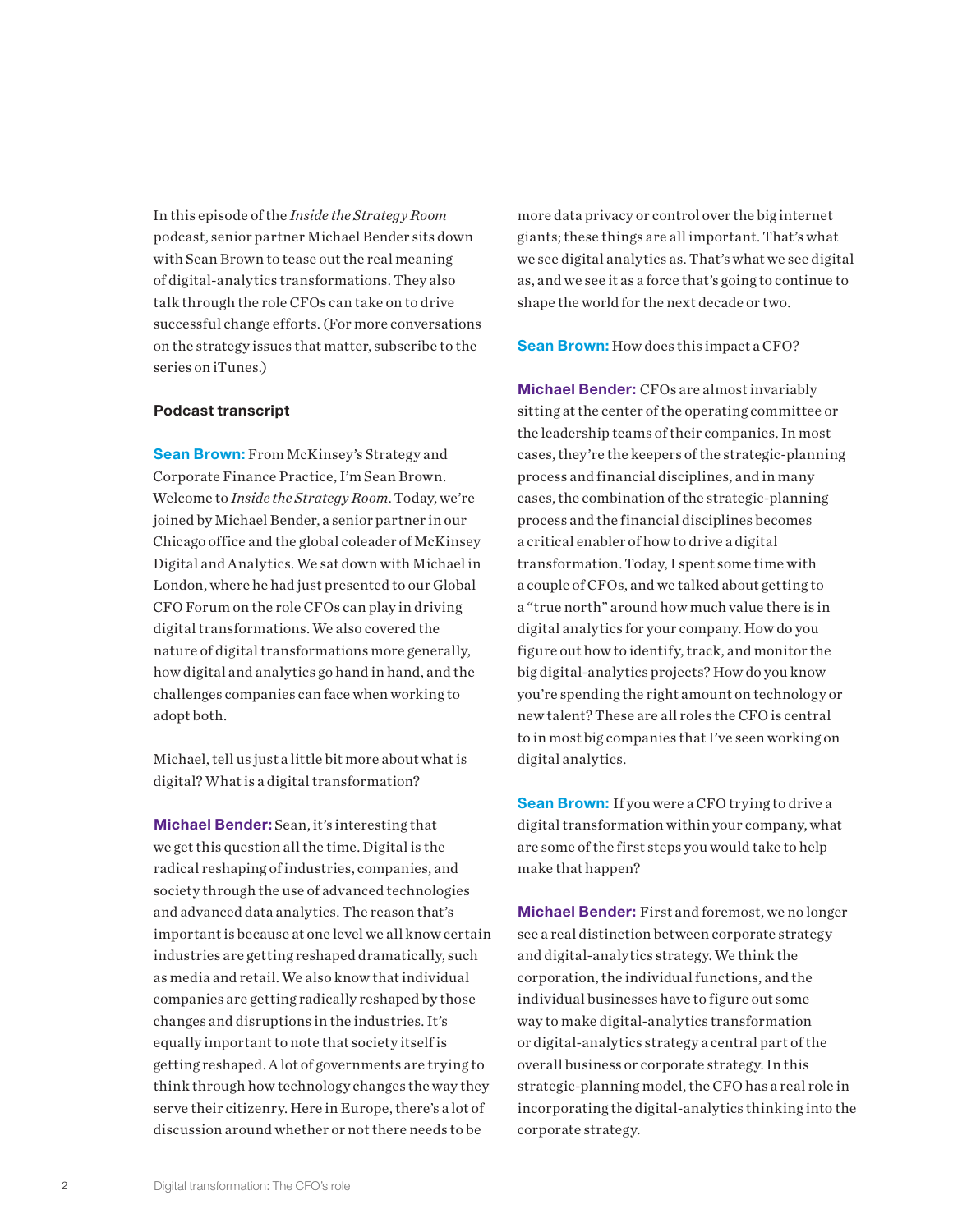The second thing CFOs can be very impactful on is using some process, maybe over a year, maybe over two years, to identify where the dollars are that might come from digital analytics over the next three to five years. What is the full potential in my company from digital analytics? I had a discussion earlier today with a CFO working in a major oil-andgas company. They talked about how they could see a lot from advanced analytics in certain areas; they could see a lot in their retail business from using better B2C digital marketing. They could see a lot in certain parts of the trading business from bringing new data insights into the trading business. They believed that number could be in the billions of dollars of impact by bringing those kinds of digitalanalytics insights to the business. The CFO, on behalf of the overall operating committee in the CXO team, must have a good view of that full potential from digital analytics over the next three to five years for their business.

**Sean Brown:** It sounds like digital is one of the important enablers for being able to do the advanced analytics. Can you take us through an example of a company that has gone from digital to do some cool things with analytics?

Michael Bender: I think that digital and now analytics are like twins. Four or five years ago, before the rapid evolution in advanced analytics that has occurred over the last two to three years, we spent a lot of time in certain industries focusing on digitizing processes. We spent time on going into the back office of a mortgage underwriter and changing the process so there is less paper and more direct contact with the consumer. We spent time on retailing to figure out if you need all these physical stores, or can you augment the physical stores with online channels? Or can you augment online channels with physical pickup in ways that change the consumer experience and make it easier for the consumers and make it cheaper for the retailer to provide their services?

What we've increasingly begun to see is that with analytics tools, you can augment those digitized processes. In the mortgage-underwriting process, there is a whole set of new techniques you can bring to bear to better choose your customers and better know which customers will convert. When you bring that into the digital mortgage process, you can make that process better. In the retailing world, particularly when you're going direct to the consumer, there are any number of analyticspowered insights that give you a sense of the next product to buy, or give you a sense of where to direct that consumer to a different channel, or give you a sense when that consumer is trading or leaving your group and give you techniques and methodologies to bring back that customer. We see digital and analytics as twins working together to improve the customer experience, improve company performance, and improve the way companies work.

**Sean Brown:** Can you talk a little bit about the foundations of a digital transformation?

Michael Bender: When we started talking with a lot of companies about digital transformations three or four years ago, we used to say, "OK. Do a digital strategy." What's a digital strategy? A digital strategy is understanding how technology is going to change your business, thinking about big disruptions, thinking about new businesses you might build, and thinking about how technology or analytics is going to change your business processes.

What that leads to is two main pieces. It leads to a whole series of activities which we call reinventing the core—changing the mortgage process, changing the fulfillment process in a retailer, changing the online marketing of a new telco subscription. It also means figuring out whether there are new business models that you're going to want to introduce. Are you going to introduce a new direct-to-consumer capability if you're a brick-and-mortar retailer? If you're a chemicals processor, are you going to go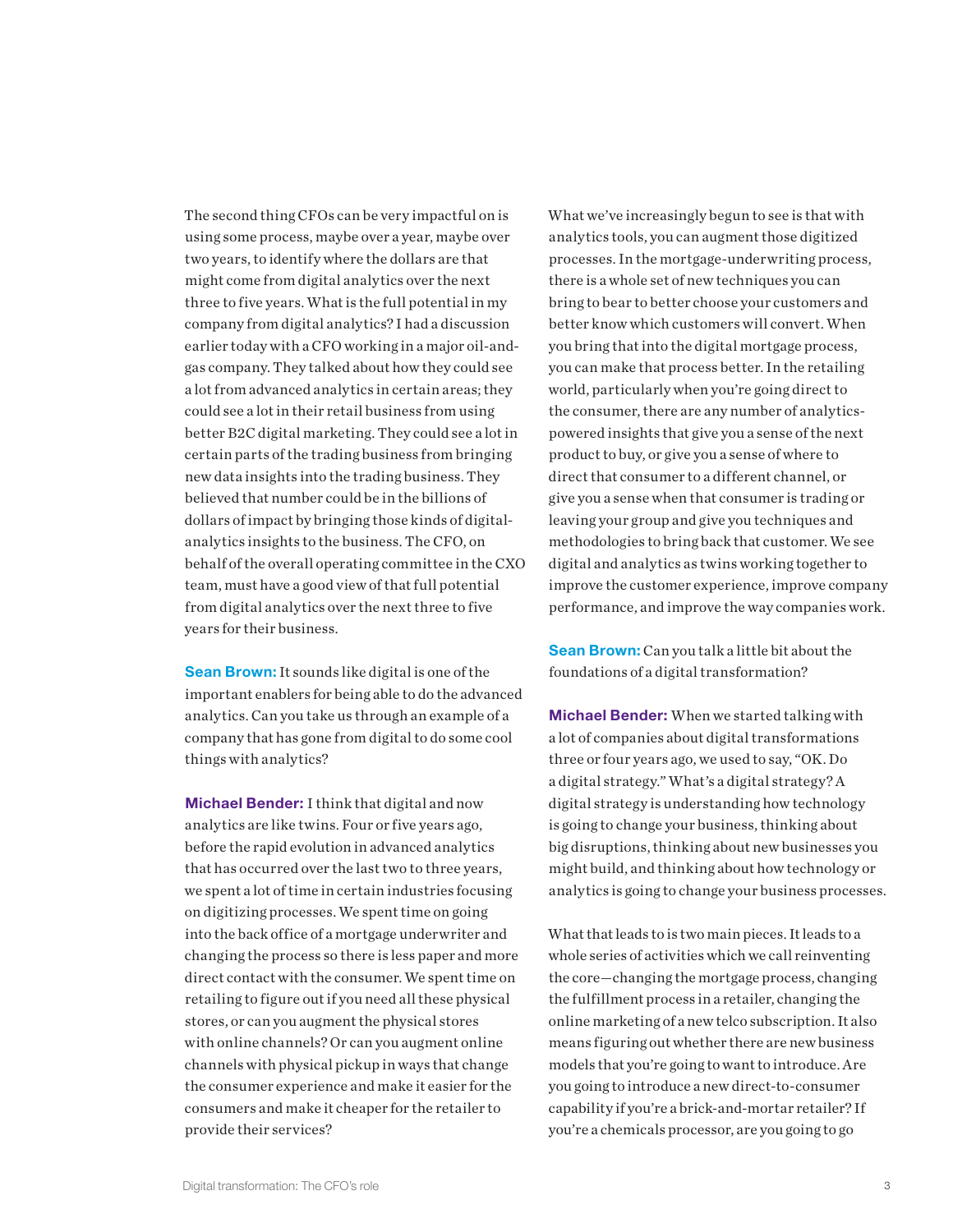out and introduce a new channel for a different set of businesses? When you do that, you've got to do something different than reinventing or remodeling the core. You've got to build the new business, and it comes with all the accoutrements of business building: you put a technology team together, you come with the business plan, you identify the customer base, you identify the value proposition, and in the end, you're building businesses that are more digital businesses. You see this often in banking, where big banks are building sidecar banks, because they want to go to a more digital-savvy, younger consumer who's looking to the bank for a peer digital experience. That's the foundation of digital.

The challenge with the foundations of digital is that almost every company now has a digital strategy and a good set of ideas about how to reinvent the core and a good set of ideas on new businesses to build. The challenge they then run into is how to actually make it happen. There are two blockages that have emerged that are really putting a crimp in the ability to execute and implement a digital strategy. The first one is technology modernization. A lot of the technology for big companies was built decades ago in an old legacy-system model that's very hard to adjust. As you shift to digital, you get more consumer interaction, you add analytics into the equation, and that technology environment does not work anymore. It's very hard to transition away from that technology environment.

The second big blocker is organization. The typical organization has a very linear process: I set a strategy, I set some incentives, I use the incentives to figure out how I might use technology, I come up with the business requirements and specs, and then the technology delivers something. If it's not quite right, we go back and fix it. That doesn't work anymore, because a lot of these digital businessbuilding efforts, and a lot of the digital change efforts, require an entirely different cadence of change and entirely different skill sets. You need a

customer-experience designer; you need product designers; you need agile, strong coaches to drive these teams; you need cross-functional teams; you need data scientists; and you need data engineers to go in and dig out the data. You need all of these things to make this work, and even if you get the strategy right, you've got two major blockers: technology modernization and the agile organization that's going to support digital change.

Finally, there's the pesky little question of, "Do you get any money out of this?" What a lot of organizations have done is, they've piloted a bunch of activities, they've introduced some digital, they've got a new website, and it's all kind of feeling more digital, but they're not actually getting any dollars, they're not getting that much more sales, and they're not reducing costs. The phrase I often use is, "If you're a digital bank, and you've created a new digital channel for sales, and you've created a new sidecar digital bank, and you've created a way for customers to interact through mobile and through their home computer, that's all great. But if you haven't yet closed some branches or reduced the size of the call center or changed the nature of that service model, then you really haven't gotten anything done." The real end of the process, the keys to the kingdom, is value capture, value adoption, and change management within the business, so that you're making the shift from what was a physical, analog business to a digital business and reaping the rewards of that.

**Sean Brown:** You talked about the organizational challenges that can happen. In your presentation, you highlighted "four horsemen" of failing digital and analytics transformations. It looks like "war" is the one around organization. Can you talk about the other three and give us an overview of these four horsemen?

Michael Bender: The first failure mode is "famine." What we mean by that is poor resource allocation.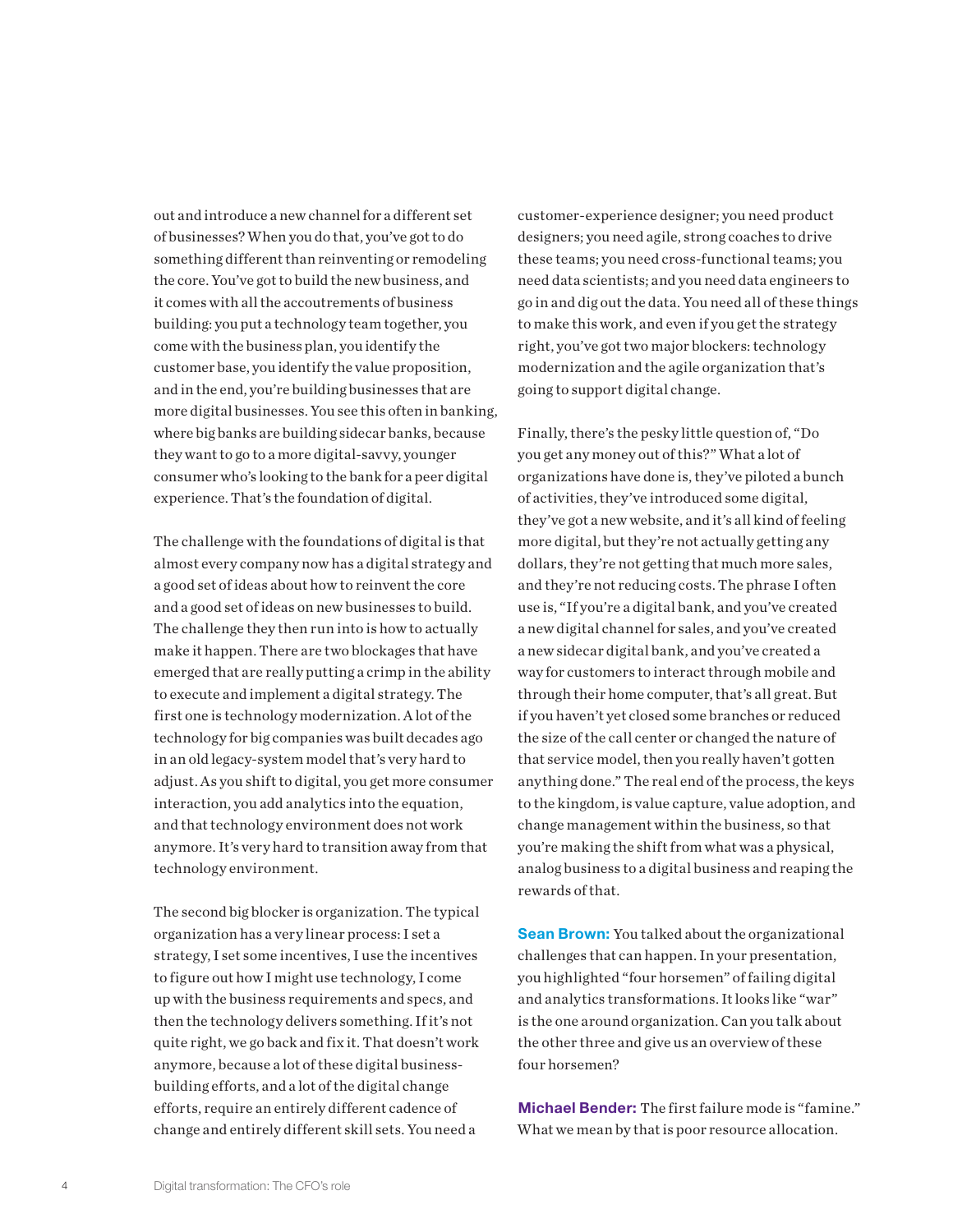Some organizations are overinvesting in reinventing the core and underinvesting in reinventing new business models. Some have done the reverse; they spend too much time building business models but aren't reinventing the core. Some overinvest in digitized processes and underinvest in analytics, others do vice versa. What we're seeing is that they just don't have quite the right resource allocation to go forward. This comes back to something we discussed a little earlier, which is around the CFO role. One of the CFO's primary roles is around financial disciplines and resource allocation. The reason we think CFOs and their associated CXO teams need to get a really good sense of where the value is in digital-analytics transformation is to get more thoughtful about resource allocation.

The second of the four horsemen—and I'm not sure if it really links to the topic—is "pestilence." What we mean by this is "death by piloting." Many organizations came into this and they said, "We've got a lot of good executives, we've got some different functions, we need to think about digital-analytics transformation, and each of our businesses are going to think about it and each of our functions are going to think about it." That's fine if you have a fairly small business and they're talking to each other. But if you're a big, multinational telco, or a big oil-and-gas company, or if you're a big multinational conglomerate, what that leads to is a whole lot of different people at very different levels of understanding about how digital analytics changes their business, all using some form of piloting to start figuring out what the answer is. Because we all love a pilot—doesn't have much commitment, you go and do some stuff, you put a team together, they pilot away. What's been happening over the last year or two is, we have organizations coming back to us saying, "Oh, yeah. We've got this great doodad that helps to predict when the plant might go down," and we said, "Well, that's great. Have you scaled it up? Have you brought it to a bunch of plants?" "Oh, no. It's more of a model we did in one little plant,

but someone lost the code now and we're not really scaling it up."

What they came back and said was, "Help us think through how we move from pilot paralysis or death by pilot into a real scale-up model," and the first answer to that, in a lot of cases, is just getting clarity on what the true value at stake is and where it is.

The second is getting the 200 pilots organized into maybe ten bigger themes—so there's a big theme on predictive maintenance, there's a big theme on direct consumer marketing, there's a big theme on using predictive analytics in the supply chain, and there's a big theme on inventory transparency across the supply chain. If you can get those grouped for a big organization, then you can build skills and capabilities to pursue and scale those.

Finally, how do you engage the front line? If you just do a pilot and you just do it in one plant, ultimately, for many of these organizations, if you're a pharma company and you've got 13 or 14 plants for your pharmaceuticals, you're going to have to scale out across the 14 plants. You have to figure out how to do that scaling.

The third of the four horsemen we talked about, and, Sean, you mentioned, is war, and by that we mean these organizational challenges, and there's a whole bunch of them. In the original form of company management, you'd have a strategic plan which you'd set each year. That strategic plan would set through how to make three changes. Some of those three changes had technology. You would then go through a business-requirement process. Then you'd decide you needed a large ERP [enterprise-resourceplanning] system to implement the technology, and you'd go out and select a technology. By the time you'd gotten all that done, you'd be two-anda-half years in, and then you'd start getting tired because the coding took too long. What we're seeing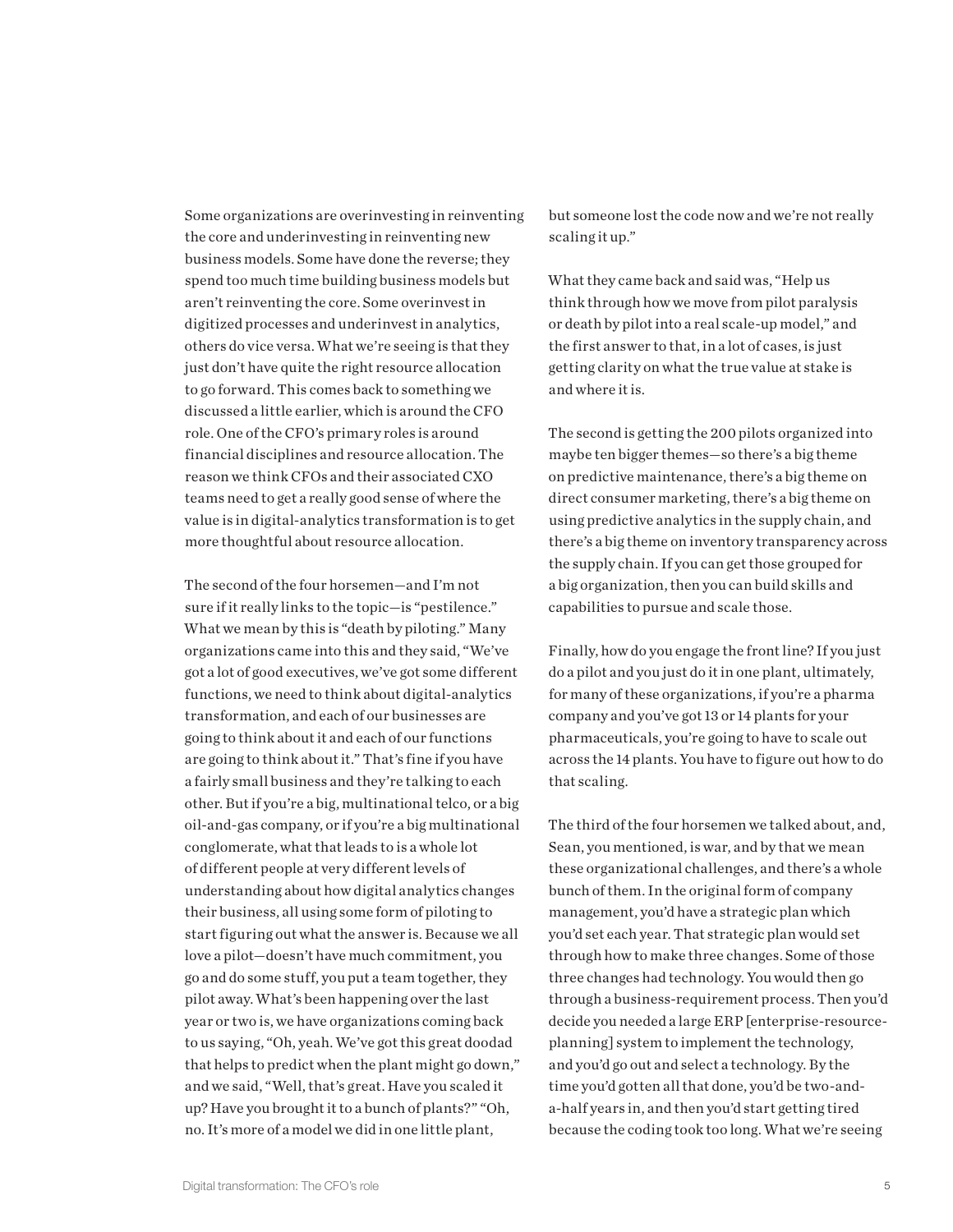is the need for a much more rapid organizational methodology. That could be much more rapid consumer insights in the marketing department. That could be forming cross-functional teams around technology-enabled projects, so you're actually creating rapid minimal viable product and then beginning to scale it up into the businesses. That could be creating more stage-gated funding processes, so if you think this is going to be a good idea, you get it going; if the pilot works, you then fund it to scale; if the pilot doesn't work, you defund it. It could be all of those things.

There's some critical ones here that we've talked about before. For an organization to move forward on digital analytics, you've got to have very technology-savvy senior leaders, and you've got to have incredibly business-savvy technologists, and that becomes a blockage in many organizations. Many organizations are working very hard to bring up the IQ of their companies and their executives around technology and digital analytics. Another big one is specialized skills. There are four or five specialized skills that every one of these transformations needs: there's data scientists, there's data engineers, there's architects, there's application architects, there's cybersecurity people, there's consumer-experience designers; all of these skills are quite difficult to find. Many of them are agglomerating in the West Coast or in some major technology centers like Amsterdam or Berlin or Silicon Valley or Austin, and for the big company, they've got to find out a way to attract that talent, keep that talent, and embed them in the business.

And then finally on the organizational side, there's a whole set of adjustments to the finance process again, stage-gating, keeping track of big technology projects, funding the best things going forward, knowing where the true north in value is. All of those are big organizational challenges.

The last and probably most important of the four horsemen, of course, is "death." That's when you've chosen to get the digital-analytics transformation defined, you've begun to pilot and scale, you've solved some of the organizational challenges, but you can't figure out how to monetize it and capture value. Because digital analytics is inherently creating more transparency, many organizations find that there's price pressure, there's consumer pressure, there's shopping behavior; all of that is putting some pressure on the revenue line. You see that most classically in the retail world with the emergence of Amazon dislocating on multiple categories relative to the bricks-andmortar retailers, and the bricks-and-mortar retailers trying to find ways to fight back. You see that in shopping of insurance in most markets, where there's e-commerce websites where you can either shop one insurance site, or you can shop multiple, and so the cost of a personalized autoinsurance policy has gone down systematically over many, many years.

Most organizations do these digital-analytics transformations and they say, "Oh, my gosh. A lot of it is going back to the customer," and what most organizations have to figure out is, how do you give some back to the customer but not all of it? Maybe you create some other services models that augment the product model in order to capture more of the value from digital. Finally, you're going to have to reduce the cost structure ahead of declining consumer demand. So that magic equation of how to get adoption in the front line and capture value so it doesn't just become a lot of expensiveness to make the consumer happier is a real challenge. That is the fourth of the four horsemen, death, and it's all about getting real value capture for your company.

**Sean Brown:** Have you seen any situations where companies have done a particularly good job of hitting their cost base as part of a digitization effort?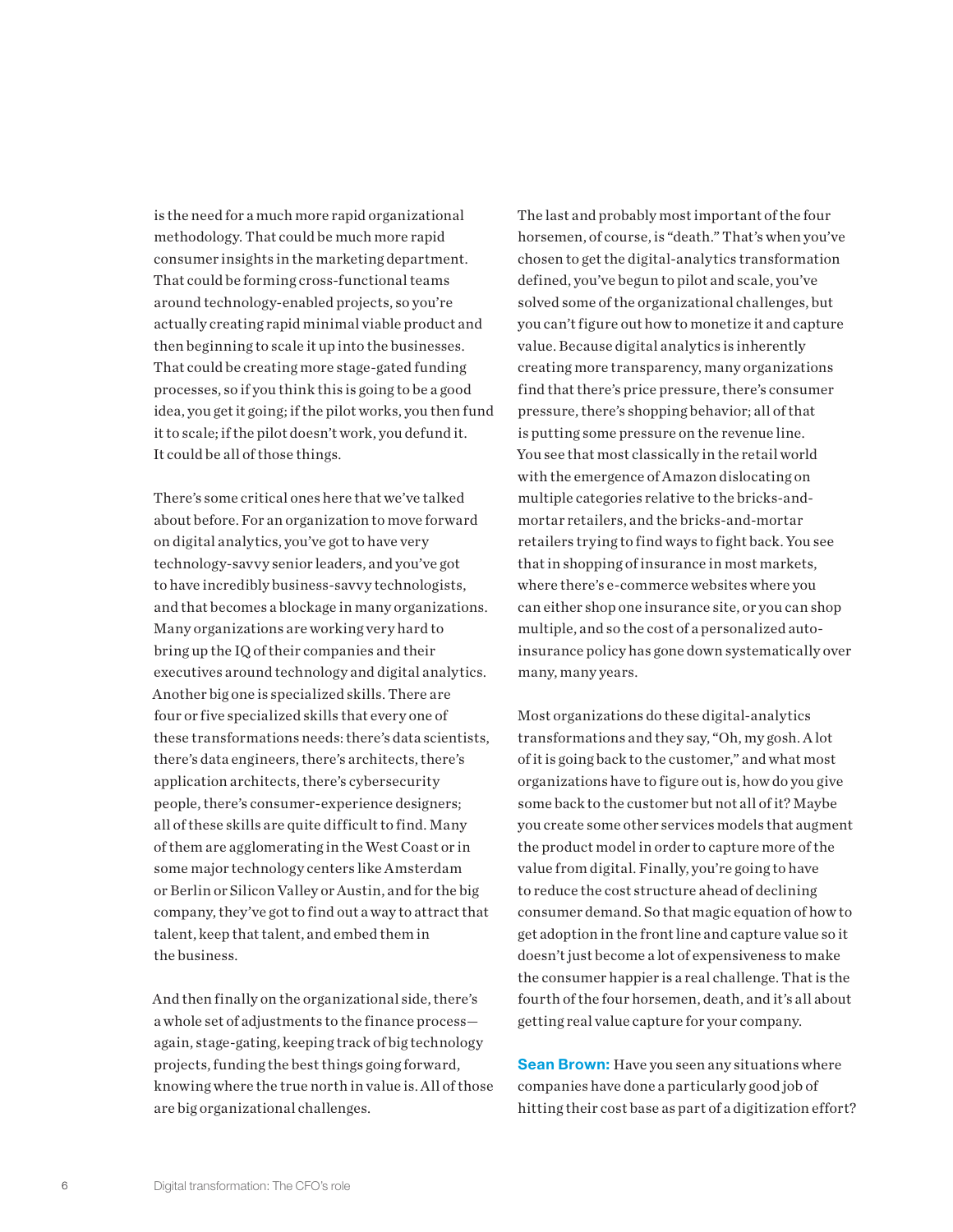Michael Bender: In a lot of B2C businesses, the impact of digital analytics has been to create more price transparency, create more consumer choice, eliminate some of the distribution models, and the result of that has been, in many cases, declining revenue margin or declining pricing for the same product. Most organizations try to stay ahead of that by reducing cost, or in some ways adding services to the consumer bundle, but that's a tough strategy.

In B2B, a lot of companies are thinking about backward integration into other parts of the supply chain in order to continue to reduce their costs. Many organizations have introduced different procurement methodologies that allow them to go back into their supply-chain use procurement or auction methodologies to drive down the cost. The reality is that not all those methodologies need to be about procurement and driving down the price of your supplier. Some of those are more cooperative, meaning you establish a very tight linkage with your suppliers so you have transparency to inventory, and in that transparency inventory, you're helping your supplier get a lower cost of goods sold.

I know of one great example where a major retailer had this very nice data store that gave their consumer-goods suppliers good visibility into what was selling in which places. They decided that was such an advantage to their suppliers, and their suppliers liked it so much, that they were going to work cooperatively with a number of the suppliers in order to enhance that data store and provide even more information around what was selling in the stores or selling online. That would then give the suppliers the ability to better predict their own inventories and manufacturing so all along the chain you get savings that are able to offset what the consumer wants. The retailer maintains its margins as best it can, and the consumer-goods seller ends up maintaining its margins because it's holding less inventory, it's

manufacturing less, and it's shortening its global supply chain to reflect the demand signals coming from the retailer.

**Sean Brown:** Michael, earlier you talked about how digital and analytics go hand in hand. Can you just talk about the challenges of adopting both?

Michael Bender: It's increasingly clear that digital and analytics are complementary. Most organizations need to be building both those muscles. Digital is a process redesign and underlying technology support. Analytics is much more about collecting and organizing the data and then using new techniques and methodologies to interpret that data. Digital caught everyone's attention in a very dramatic way four or five years ago, and most organizations have done a pretty dang good job at working through the digital opportunities. Analytics is a little more recent. In fact, the power of analytics and the volume of data available has really accelerated over the last two to four years, and so many organizations are two or three years behind on their analytics journey than they are in their digital journey. Since they go together, one of our current arguments is, "You really ought to get focused on where data and analytics is going to add a competitive advantage in your business. And you really ought to get focused on building the skills required. Because if you think that digital, technology, and coding skills are rare and in demand, the demand for analytics and data-scientist skills is even more profound."

Sean Brown: If you're trying to tell your child what major they should be in, sounds like analytics is a pretty one to go to.

Michael Bender: I would think that anything in coding, analytics, design, technology, and machine learning is a good place to be.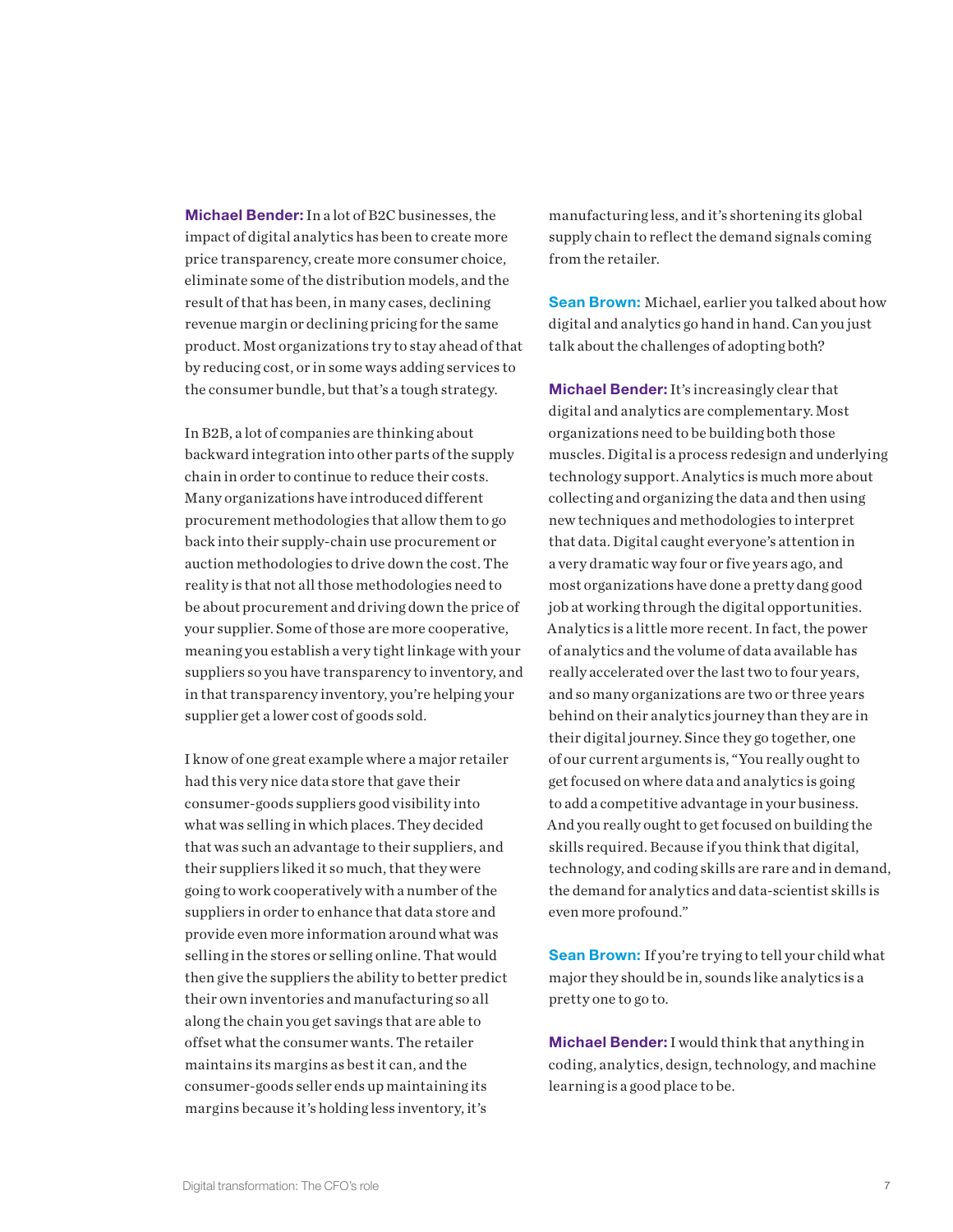**Sean Brown:** You've talked about these four horsemen of digital failure. What are some of the ways that a CFO can avoid these?

Michael Bender: I think there's six things. The first and most important one that we talked about earlier is to make sure the corporate strategy is heavily infused with the digital-analytics strategy, and that the digital-analytics strategy is central to the corporate or business strategy.

The second one is that the CFO has to get a full understanding of how much dollars or opportunities or threat or risk there is in digital analytics, with the five-year-out perspective. It's good to suspect that there's money in predictive maintenance. It's good to suspect they need a different direct consumer model. Ultimately, we think the CFO has got to be able to say, "If today my revenue is 14 billion and my profit is two, I can see price transparency and demand putting a threat to that 14. I can see my cost structure getting reorganized by these parts of digital analytics, and I think that the prize is two billion in incremental value that I need to capture, some of which I'll give back to the consumer."

Number three is really thinking through the funding mechanisms. By that I mean, in order to do this well, one of the organizational challenges is moving away from the very rigid year-on-year planning cycle and everyone trying to move opex up by a nickel and not getting clear on how the capex/ opex trade-off and the technology spend versus operational spend is going to change. The CFO has to introduce a more sophisticated way of thinking about project ROI [return on investment] across technology in other parts of the business, about stage-gating, about incubator funds for certain parts of it, and certainly about how to adjust the cost of the technology department in terms of more expensive skills versus less expensive skills, and maybe using some of this cloud terminology, fixed

costs versus variable costs. The CFO's got a big role in thinking about stage-gating funding and the economic profile.

There's a fourth topic that CFOs are increasingly playing a role in. Because technology in ops and digital and analytics is becoming so important to the future of most organizations, it turns out that this is not just the CIO keeping track of the projects, and it's not just the CFO keeps track of the dollars. We're increasingly convinced that the digital-and-analytics-transformation plan has to be owned by the full executive team. The CFO has to be intimately involved with the CIO and other parts and the individual business heads, to ensure that transformation program and the underlying initiatives are being executed well. There are two other things that we think CFOs really play a role in digital analytics.

Number five is getting the investor story right. One of the things you see these days, if you go to investor day or go to a quarterly earnings report, is that the CFO is with the CEO and CIO describing a digitization-analytics journey—describing how it's going to change their industry, how they're going to work with their customers differently, and how it's going to impact their financials. CFOs have to figure out some way to weave that digital-and-analyticstransformation story into the investor story.

Finally, six, there's a lead-by-example issue here. With the increased power of certain cloud-based finance capabilities and other techniques like robotic process automation that supports shared services and remote delivery, there's increasingly an argument that the CFO has to lead by example, by digitizing the finance function. Whether that buzzword is robotic process automation, shared service, self-service in the finance function, ubiquitous business information, automation at scale, somehow the CFO needs to lead by example